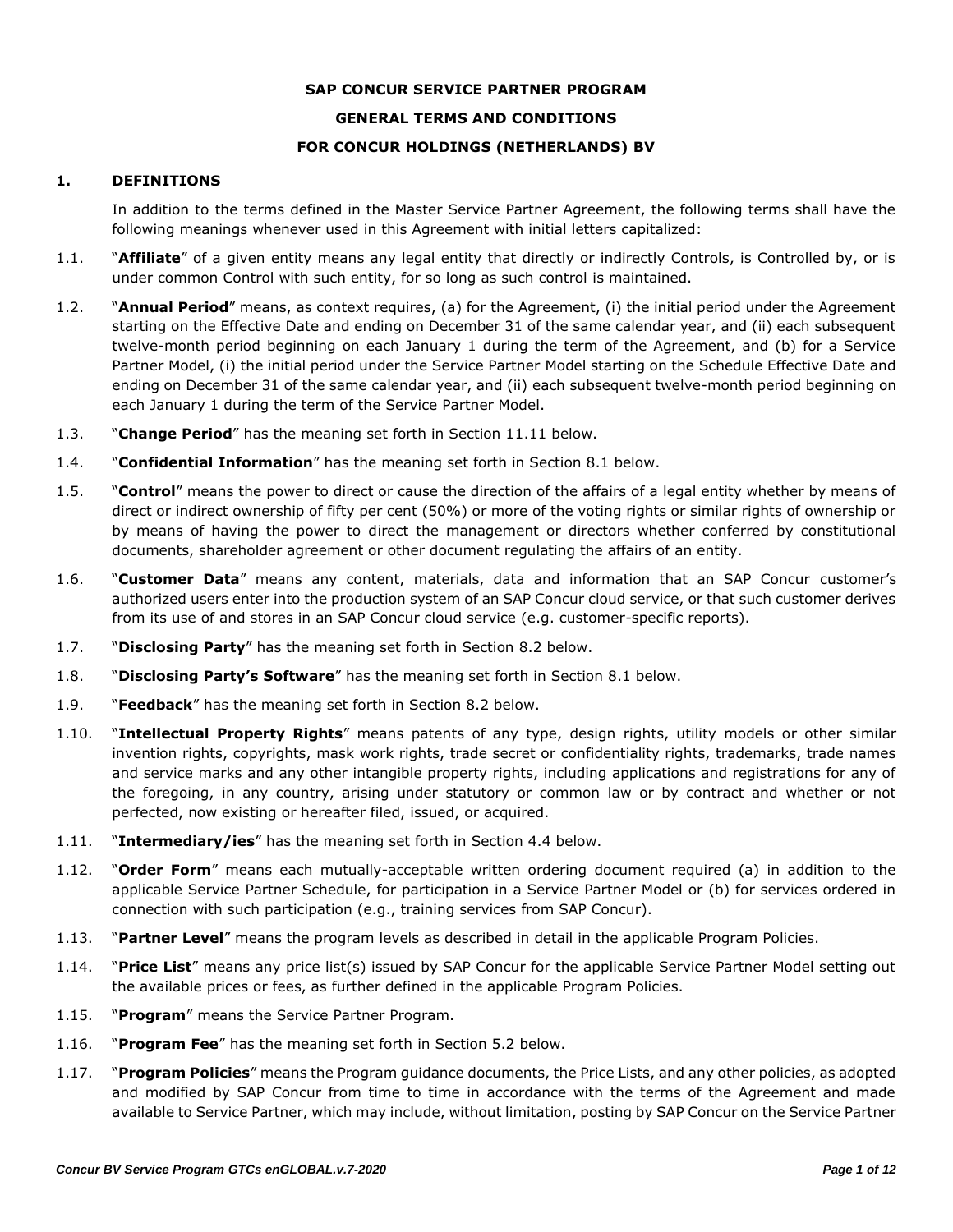Site. Program Policies may cover, but are not limited to, personnel certification requirements, methodologies, or best practices prescribed by SAP Concur. Program Policies may apply to the Program as a whole or may apply to specific Service Partner Models, as context requires.

- 1.18. "**Program Requirements**" means the Program requirements that are described in detail in the applicable Service Partner Model and the applicable Program Policies.
- 1.19. "**Receiving Party**" has the meaning set forth in Section 8.1 below.
- 1.20. "**Relationship Manager**" has the meaning set forth in Section 2.1 below.
- 1.21. "**Representatives**" means (a) in case of Service Partner (i) employees, consultants, and (sub)-contractors of Service Partner and any Service Partner Affiliate and (ii) attorneys, accountants or other professional business advisors of Service Partner or any Service Partner Affiliate; and (b) in case of SAP Concur (i) employees, consultants, and (sub)-contractors of SAP Concur or any SAP Concur Affiliate and (ii) attorneys, accountants, or other professional business advisors of SAP Concur or any SAP Concur Affiliate, who are in the case of both subclauses (a) and (b) actively and directly involved in the performance of obligations under any part of this Agreement or who otherwise need to know the Confidential Information for the purpose of a party's performance under any part of this Agreement and are put under obligations of confidentiality substantially similar to those set forth in Section 8 below.
- 1.22. "**Reasonable Steps**" has the meaning set forth in Section 8.2 below.
- 1.23. "**SAP Concur Program Logos**" has the meaning set forth in Section 3.1 below.
- 1.24. "**SAP Concur Property**" has the meaning set forth in Section 3.2 below.
- 1.25. "**SAP Group**" means SAP Parent and each Affiliate under its direct or indirect Control.
- 1.26. "**SAP Parent**" means SAP SE, a European Company (Societas Europaea, SE) established under the laws of Germany and the European Union, registered with the commercial register of the local court of Mannheim, Germany, under HRB 719915, with registered office in Walldorf, Germany, and business address at Dietmar-Hopp-Allee 16, 69190 Walldorf, Germany.
- 1.27. "**SAP Partner Code of Conduct**" means SAP Group's global policy document that provides a set of informative guidelines to enable partners to comply with good business practices which is published on SAP's partnerdedicated website.
- 1.28. "**Schedule Effective Date**" means the effective date of the applicable Service Partner Schedule.
- 1.29. **"Trademarks**" means the trademarks, service marks, trade names, service names, proprietary words, symbols and other logos of SAP Concur, SAP SE, and their respective Affiliates or licensors.

### **2. PROGRAM**

2.1. Relationship Manager. Upon the Effective Date, Service Partner will designate and provide SAP Concur with the name, address, email address, and telephone number of a representative of Service Partner (a "Relationship Manager") whose responsibility is to: (a) act as the primary point of contact under this Agreement for Service Partner; and (b) manage all aspects of the relationship between SAP Concur and Service Partner under this Agreement on behalf of Service Partner, except as otherwise provided herein. Service Partner may replace its Relationship Manager by providing reasonable notice of the replacement to SAP Concur. SAP Concur will provide Service Partner with the email address of the SAP Concur contact alias (i.e., [sapconcurservicepartners@sap.com](mailto:sapconcurservicepartners@sap.com) or such other alias as SAP Concur may designate from time to time) for use in connection with Service Partner performing its obligations under the Agreement. With respect to any Service Partner Model for which Service Partner and SAP Concur have entered into a Service Partner Schedule, Service Partner may designate and provide SAP Concur with the name, address, email address, and telephone number of a representative of Service Partner whose responsibility is to, as the designee of the Relationship Manager: (a) act as the primary point of contact under this Agreement for such Service Partner Model; and (b) manage all aspects of the relationship between SAP Concur and Service Partner under this Agreement on behalf of Service Partner with respect to such Service Partner Model, except as otherwise provided herein. Service Partner may replace such designee by providing reasonable notice of the replacement to SAP Concur.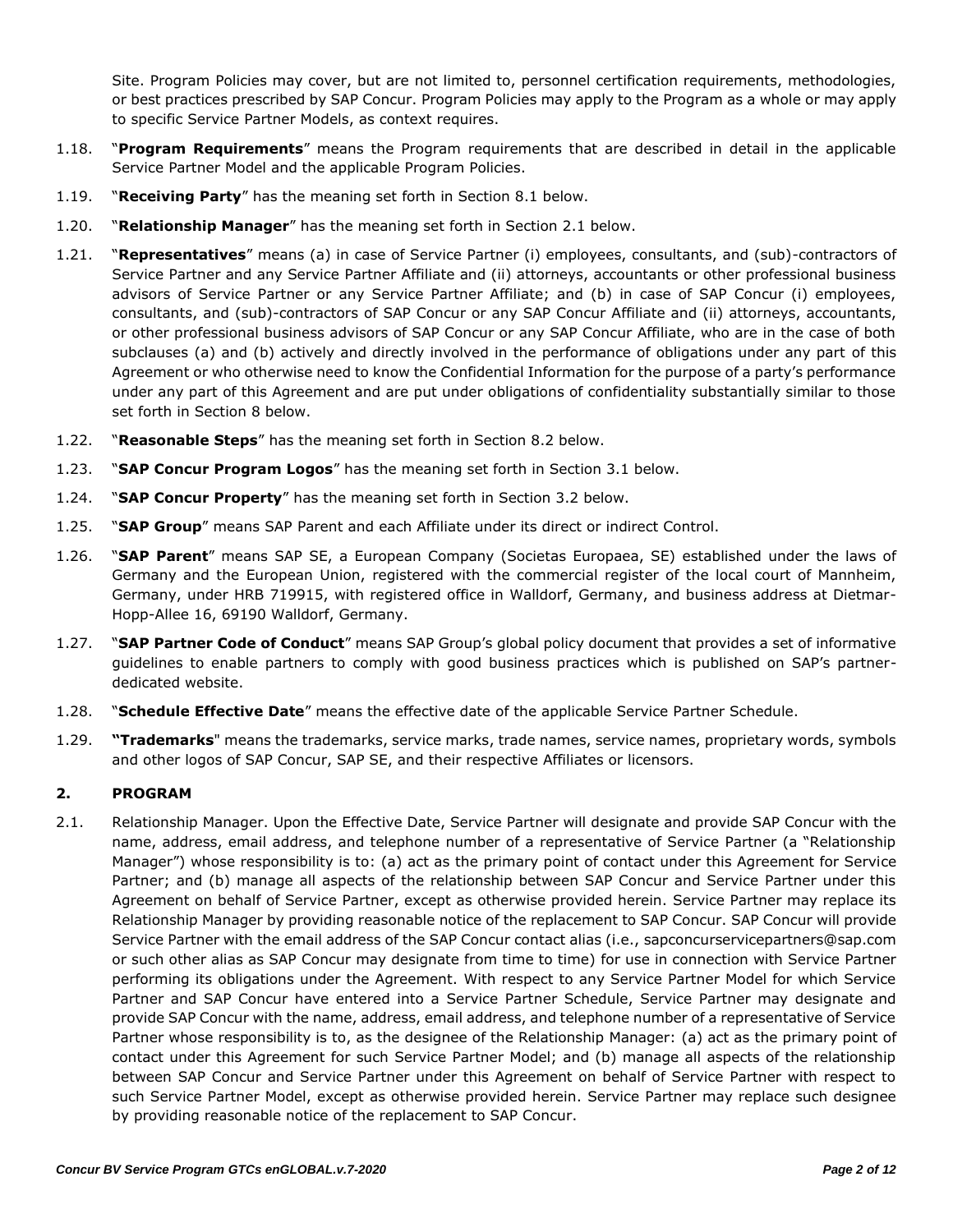- 2.2. Program Requirements. Service Partner and its Affiliates shall comply with all Program Requirements for the Program and for each Service Partner Model for which Service Partner and SAP Concur have entered into a Service Partner Schedule, including any and all applicable Program Policies.
- 2.3. Non-Exclusivity. Nothing in this Agreement prohibits or restricts either party's right to develop, make, use, market, license, position, provide, and distribute software, cloud services or other services, documents, materials, or other products similar or competitive with those of the other party as long as it does not thereby breach its confidentiality obligations hereunder or any other part of this Agreement or violate the Intellectual Property Rights of the other party.
- 2.4. Customer Fees. Service Partner and its Affiliates have exclusive control over setting the fees they charge to customers for the services Service Partner and its Affiliates provide.
- 2.5. Participation Agreements. Any legal entity that is affiliated with Service Partner and enters into a separate agreement with SAP Concur (or an SAP Concur Affiliate) for participation in the Program as a service partner itself is not a Service Partner Affiliate hereunder. SAP Concur may condition such legal entity's participation in the Program on execution of SAP Concur's form of participation agreement, which provides that such legal entity's participation in the Program is on terms that are the same in all material respects as Service Partner's. For the purpose of each participation agreement, all references to SAP Concur in this Agreement shall be deemed to be a reference solely to that SAP Concur Affiliate which will be executing the participation agreement.

## **3. USE OF MARKS; OWNERSHIP OF PROPERTY; USE RESTRICTIONS**

- 3.1. Use of Marks.
	- a) Subject to Partner's compliance with all Program Requirements, SAP Concur grants to Partner a revocable, non-exclusive, non-transferable license to use the SAP Concur Service Partner logo that SAP Concur makes available to the Partner, depending on the program participation, in connection with the Agreement in accordance with the terms of this Section 3 ("**SAP Concur Program Logos**"). Service Partner is not permitted to grant sublicenses to the SAP Concur Program Logos. No other license to any other Trademark is provided by SAP under this Agreement.
	- b) When using SAP Concur Program Logos, Service Partner must adhere to the SAP Concur branding guide or such other SAP trademark use requirements SAP may provide. Service Partner must refrain from permitting third parties to use or otherwise exploit SAP Concur's name, logo or trademark and/or any name, logo or trademark of any SAP Concur Affiliate. This includes, without limitation, permitting any Service Partner Affiliate to use or otherwise exploit the SAP Concur Program Logos if such Service Partner Affiliate is not participating in the applicable Service Partner Model or is not in compliance with all Program Requirements (e.g., personnel of the Service Partner Affiliate have not completed necessary training or certifications). SAP Concur reserves the right to review the use of the SAP Concur Program Logos in Service Partner's and its Affiliates' marketing, advertising and other promotional materials and Service Partner shall comply with all reasonable requests by SAP Concur in connection with any exercise by SAP Concur of this right.
	- c) Service Partner agrees not to register any Trademark (in whole or in part), or any mark confusingly similar to a Trademark. Service Partner will not contest the validity of the SAP Concur Program Logos. Partner will reasonably cooperate with SAP Concur, at SAP Concur's expense, in the defense and protection of the SAP Concur Logos. Service Partner acknowledges the value of the goodwill in the Trademarks, including the SAP Concur Program Logos, and that SAP Concur is the exclusive beneficiary of such goodwill.
- 3.2. Ownership. SAP Concur and its licensors and suppliers own and retain all right, title, and interest in and to the following (collectively, "**SAP Concur Property**"): (a) the SAP Concur products and service and all other software, hardware, technology, documentation, and information provided by SAP Concur in connection with its products and services, including, without limitation, documentation, training materials, and other information with respect to the Program, the Service Partner Models, or the Partner Levels, whether set forth in an online Program portal or elsewhere; (b) the SAP Concur Confidential Information; (c) the Trademarks; and (d) all worldwide Intellectual Property Rights in and to the property described in the immediately foregoing clauses (a) and (b). The use rights set forth in the Agreement are the entirety of Service Partner's rights in connection with the SAP Concur Property.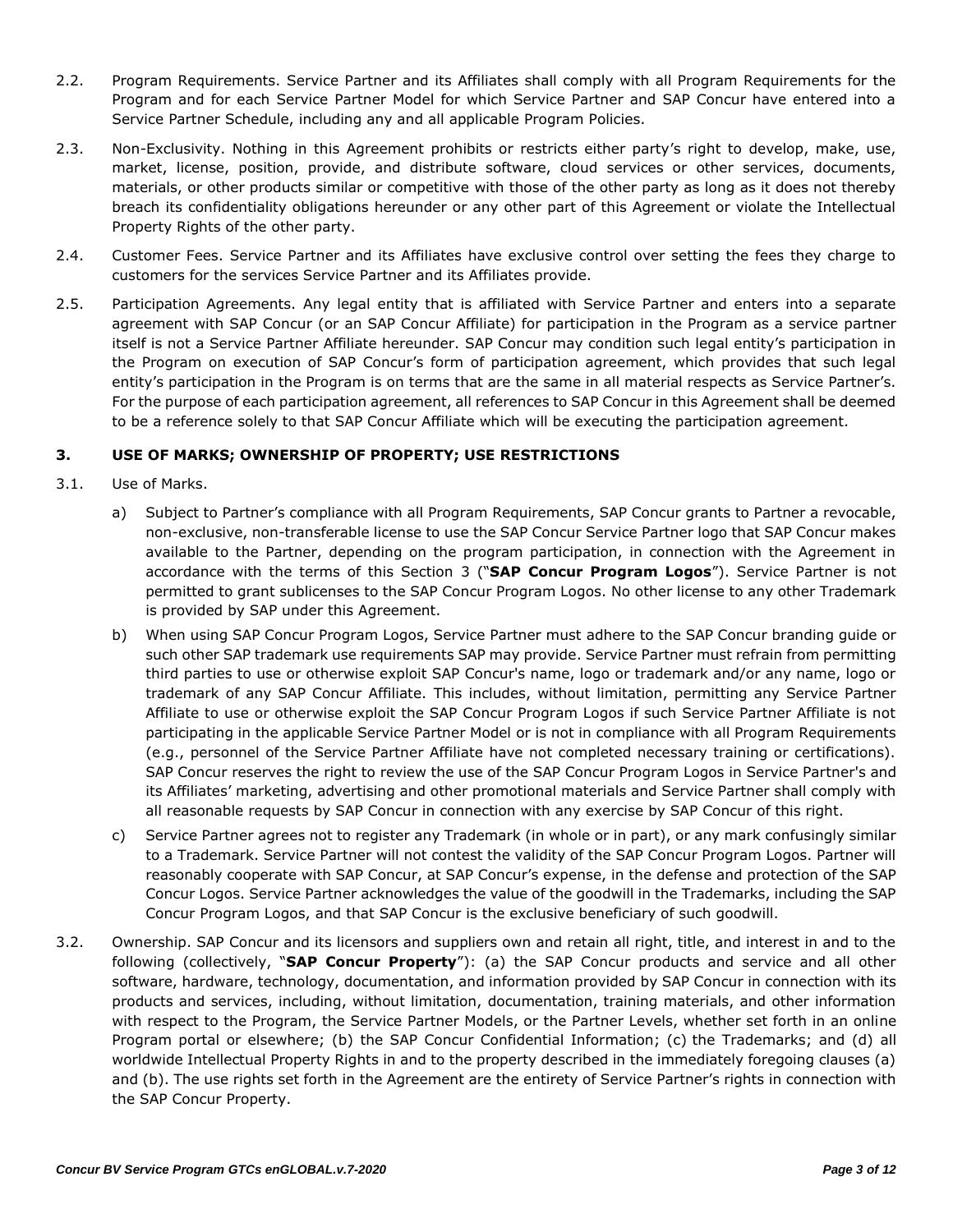- 3.3. Restrictions. Except as otherwise expressly authorized herein or by SAP Concur in writing, Service Partner shall not directly or indirectly, and shall ensure its Affiliates do not, directly or indirectly, do any of the following: (a) access or use any SAP Concur Property under this Agreement except as specifically authorized herein; (b) sell, distribute, sublicense, broadcast, or commercially exploit any SAP Concur Property under this Agreement, including without limitation any access or use of or access to any SAP Concur Property on a service bureau basis or outsourcing, renting or time-sharing basis; (c) copy, modify, or prepare derivative works based on SAP Concur Property; (d) reverse engineer, decompile, disassemble, or attempt to derive source code from any SAP Concur Property; (e) interfere with or disrupt the integrity or performance of SAP Concur Property or Customer Data residing in the SAP Concur Property; (f) introduce any infringing, obscene, libelous, or otherwise unlawful data or material into the SAP Concur Property; (g) authorize or allow any third party to access or use the SAP Concur Property; or (h) remove, obscure, or alter any Intellectual Property Right or confidentiality notices or legends appearing in or on any aspect of any SAP Concur Property.
- 3.4. Marketing and Publicity. Except as expressly permitted under the terms of this Agreement, neither party shall use the other party's name, logo, or other trademark in any sales, advertising, marketing or promotional activities, including without limitation, in any publication, press release, advertisement, website, or public forum without the prior written approval of the other party.

### **4. SERVICE PARTNER RESPONSIBILITIES**

### 4.1. Export Regulations

- d) Scope. SAP Concur Confidential Information is subject to export control laws of various countries, including the laws of the United States, the European Union, Ireland and Germany ("**Export Regulations**"). Service Partner will not export SAP Concur and its Affiliates' Confidential Information to countries, persons, organizations or entities if prohibited by Export Regulations. Service Partner will take all precautions to ensure that Service Partner, its Affiliates and anyone it authorizes to provide services to customers under the Agreement complies with the Export Regulations.
- e) Export Assistance. Service Partner will support SAP Concur and its Affiliates in obtaining any required export and import authorization and/or approval by providing such information as requested by SAP Concur. The availability of the SAP Concur Property may require prior export and/or import authorizations and this process may delay or prevent the delivery of SAP Concur Property, including SAP Concur services.
- 4.2. Compliance Obligations
	- a) Compliance Obligations. Service Partner and all its affiliates shall conduct operations in compliance with applicable laws, rules and regulations in exercising rights and obligations under any part of this Agreement. Laws may include but not be limited to the U.S. Foreign Corrupt Practices Act, the U.K. Bribery Act, and local anticorruption legislation that may apply. Service Partner and its Affiliates shall comply with SAP Partner Code of Conduct, or Service Partner and its Affiliates may comply with Service Partner's own code of conduct if comparable standards are established. Service Partner and its Affiliates are not listed by any government agency as debarred, suspended, proposed for suspension or debarment or otherwise determined to be ineligible for government procurement programs.
	- b) No Prohibited Parties Payments. In exercising rights and obligations under any part of this Agreement, Service Partner, its Affiliates and anyone acting on Service Partner's behalf shall not make, offer, promise or authorize payment of anything of value directly or indirectly to any of the following Prohibited Parties for the purpose of unlawfully influencing their acts or decisions:
		- i. Employees, consultants, or representatives of the customer or prospect,
		- ii. Government officials or employees,
		- iii. Political party officials or candidates,
		- iv. Officers or employees of any public international organization,
		- v. Immediate family member of such persons (or any other person) for the benefit of such persons.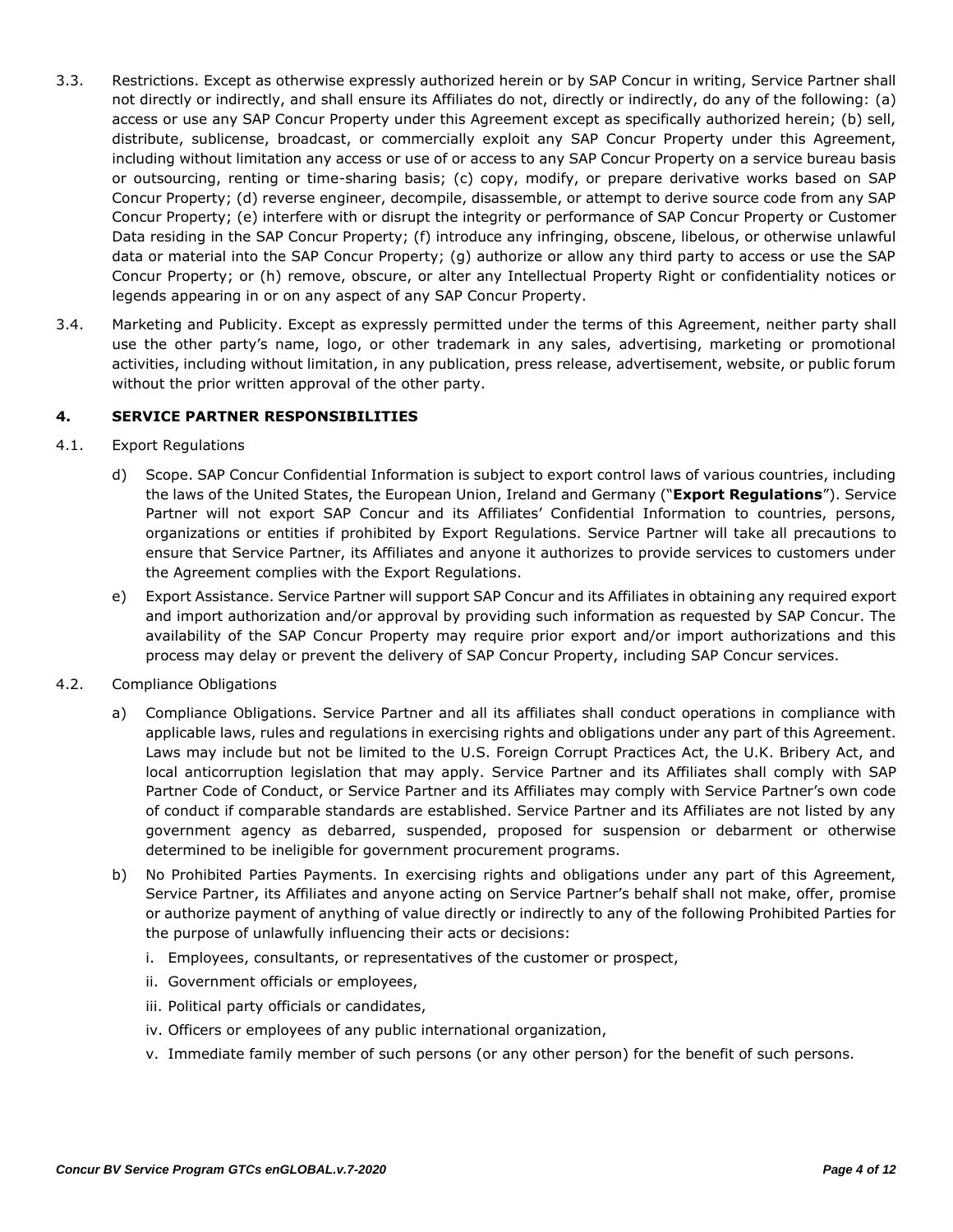Business entertainment conducted for the fulfilment of any part of this Agreement must be appropriate, transparent, compliant with policies of the guest's company, and absent of any appearance of an attempt to influence business decisions.

- c) Delegation**.** Neither Service Partner nor its Affiliates have rights to delegate its obligations under this Agreement to subcontractors unless expressly permitted under this Agreement. Service Partner shall require all subcontractors to agree to terms substantially similar to this Section 4.2 (Compliance Obligations) in writing. Service Partner and its Affiliates must obtain SAP Concur's prior written consent before paying any third party a commission, finder's fee, referral fee, success fee, or any similar payment for activities for purposes of securing business on behalf of SAP under any part of this Agreement.
- d) Additional Restrictions. Service Partner and its Affiliates shall not obtain on SAP´s behalf or provide to SAP Concur any information which is not legally available in the applicable territory, or which is procurementsensitive, proprietary, or classified, where there is reason to believe that possession of such information is unauthorized, illegal, or unethical.
- 4.3. Insurance. During the term of the Agreement, Partner agrees to maintain, at its own expense, for Partner and its personnel, insurance coverage in accordance with any applicable statutory requirements. In addition, Partner shall maintain commercial general and professional liability insurance coverage with adequate scope and limits to cover liabilities for personal injuries, property damages and pure financial losses assumed under the Agreement. Upon request, Partner shall provide SAP with a properly executed certificate of insurance evidencing existence of required coverages. None of the insurance coverage requirements described above are intended to, and shall not in any manner, limit, qualify or quantify the liabilities and obligations assumed by Partner under this Agreement.
- 4.4. Audit
	- a) SAP Concur shall have the right to once annually conduct an audit to verify the compliance of Service Partner and/or any of its Affiliates with the terms of this Agreement, in particular compliance obligations. Notwithstanding the foregoing, in the event SAP Concur reasonably believes that a breach of the terms of this Agreement, and in particular the compliance obligations, has occurred or will most likely occur, SAP Concur shall have the right to perform an audit.
	- b) The audit will be conducted by SAP Concur, its nominated independent expert, or an SAP Concur Affiliate. By choosing the expert, SAP Concur will take into account Service Partner's legitimate business interests. SAP Concur will bear the costs of the audit unless: (i) the expert establishes a breach by Service Partner in which case Service Partner must bear the costs, or (ii) Service Partner does not fully or timely cooperate with reasonable requests relevant to the audit.
	- c) SAP Concur will provide one (1) week advance notice of an audit unless (i) SAP Concur reasonably believes that evidence to be reviewed will be compromised or (ii) required by investigating authorities.
	- d) The audit will take place during normal business hours and SAP Concur will instruct its expert to conduct the audit in such a manner that it will not unreasonably interfere with Service Partner's business operations.
	- e) Service Partner must make full disclosure to SAP Concur or its Affiliate or expert, and ensure that any Service Partner Affiliate and any of Service Partner's Representatives cooperate fully and provide information, grant viewing access to all necessary and useful documents and permit the making of copies of them. Financial records must be readily available for inspection during audits by SAP Concur, its Affiliate, or its expert. Service Partner also agrees to make its employees, officers, and directors involved in the performance of obligations under this Agreement available for meetings and interviews with SAP Concur, its Affiliate, and/or its expert for the audit. Service Partner agrees to provide appropriate workspace for the expert.
	- f) The expert will be bound in writing to confidentiality for the benefit of SAP Concur and Service Partner. The expert will undertake not to disclose information to SAP Concur or its Affiliate, except for the purpose of providing a report of the audit and, in case of a breach of any part of this Agreement, any information establishing such a breach.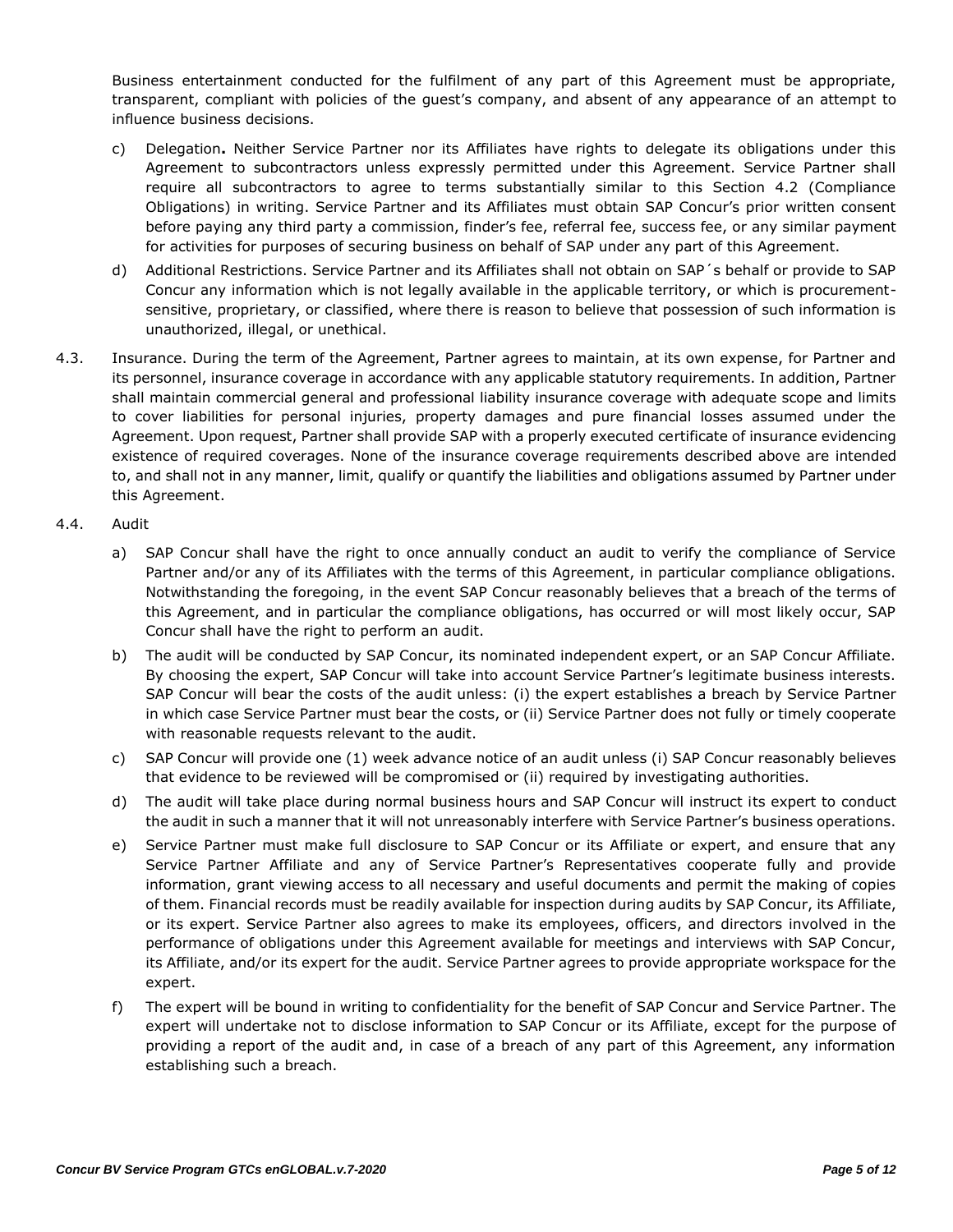- g) Service Partner's Confidential Information disclosed during the audit will not be used by SAP Concur or its Affiliates for any purpose other than to verify and prove if a breach of any part of this Agreement has occurred.
- h) Service Partner must include audit terms with its agreements with any third party used by Service Partner in connection with its activities under this Agreement, including, without limitation, all Affiliates (hereinafter "**Intermediary/ies**"), which are materially as protective as the terms in this Section 4.4. Furthermore, Service Partner must make SAP Concur a third-party beneficiary to such audit terms with the right to enforce such provisions directly against the Intermediary at SAP Concur´s sole discretion.
- i) SAP Concur reserves the right to suspend new business with Service Partner in the event of a lack of reasonable and/or timely cooperation by Service Partner and its representatives in case of an audit. Furthermore, SAP Concur may terminate the Agreement in accordance with Section 9.1 in case Service Partner does not cooperate with SAP Concur, its Affiliate, or its expert during an audit as outlined in this Section 4.4.

## **5. FEES AND PAYMENT TERMS**

- 5.1. Payment Terms; Order Forms; Invoices. Fees in connection with a Service Partner Model will be invoiced by SAP Concur in accordance with the applicable Order Form(s). Service Partner agrees to pay the amounts set forth in the Order Form(s) within thirty (30) days of receipt of the invoice.. Except as otherwise provided in the Agreement, all fees paid under this Agreement are non-refundable. All fees specified in this Agreement (i) will be invoiced and paid in the currency set forth in the applicable Service Partner Schedule, and (ii) will be invoiced to Service Partner and not any Service Partner Affiliate.
- 5.2. Program Fees. If Service Partner is obliged to pay to SAP Concur an annual program fee under a Service Partner Schedule (each a "**Program Fee**"), with regard to the initial Annual Period under such schedule, the Program Fee will be calculated by SAP Concur from the effective date of the schedule to the end of the initial Annual Period under such schedule (i.e., the next December  $31^{st}$ ) and prorated accordingly on a full-month basis (e.g., if the effective date of the applicable Service Partner Schedule is June 15, then the Program Fee for the initial Annual Period under the schedule would be prorated (reduced) by 50%, reflecting the six (6) full months from the June 15 to the next December 31).
- 5.3. Changes to Fees. SAP Concur reserves the right to modify the fees in connection with a Service Partner Model at its sole discretion from time to time with at least ninety (90) days' prior notice to Service Partner as specified in this Section 5.3 and Section 11.11 below; provided, however, that (a) no increase to an existing Program Fee will apply to Service Partner during the then-current Annual Period of the applicable Service Partner Model, and (b) changes to existing fees on the respective Price Lists for Service Partner Models will not apply with respect to any Order Form that has already been executed and submitted to SAP Concur
- 5.4. Taxes. All fees and charges payable by Service Partner are exclusive of applicable taxes and duties, including VAT and applicable sales tax. Service Partner shall provide any information reasonably requested by SAP Concur to determine whether SAP Concur is obligated to collect VAT or other taxes from Service Partner, including Service Partner's VAT or other tax identification number. If Service Partner is legally entitled to an exemption from any sales, use, or similar transaction tax, Service Partner is responsible for providing SAP Concur with legally-sufficient tax exemption certificates for each taxing jurisdiction. SAP Concur will apply the tax exemption certificates to charges under Service Partner's account occurring after the date the tax exemption certificates are received. If any deduction or withholding is required by law, Service Partner shall notify SAP Concur and shall pay SAP Concur any additional amounts necessary to ensure that the net amount that is received by SAP Concur, after any deduction and withholding, equals the amount SAP Concur would have received if no deduction or withholding had been required. Additionally, Service Partner shall provide SAP Concur with documentation showing that the withheld and deducted amounts have been paid to the relevant taxing authority.

### **6. DISCLAIMER**

Except for the warranties, terms, conditions, representations or statements expressly set out in this Agreement, all other warranties, terms, conditions, representations or statements which might have effect between the parties or be implied or incorporated into this Agreement or any collateral contract, whether by statute, common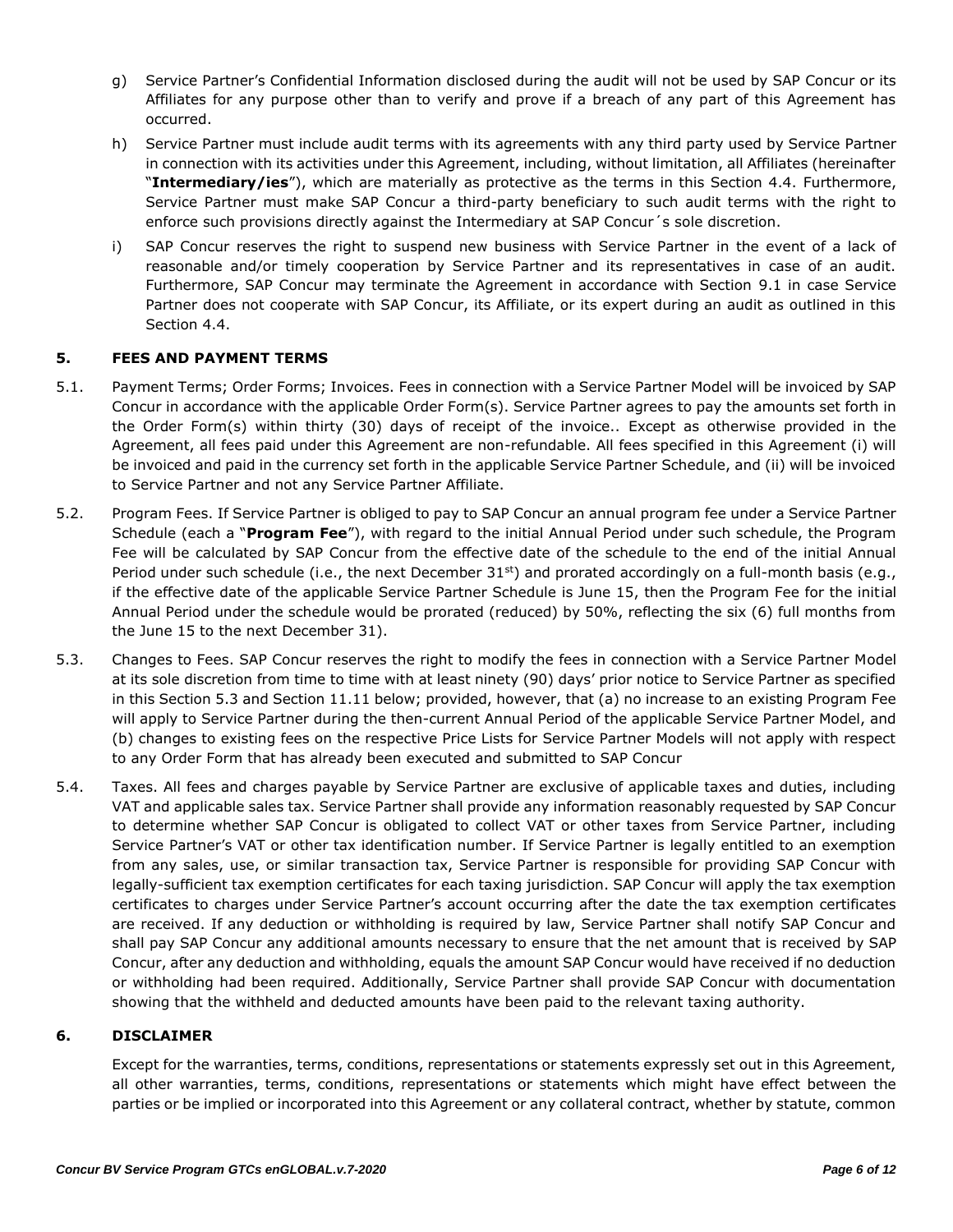law, custom or otherwise, are hereby excluded to the fullest extent permitted by law, including any implied conditions, warranties or other terms as to quality or fitness for purpose or non infringement of any third party's rights or results to be derived from the use of or integration with any products or services provided under the Agreement, or that the operation of any products or services will be secure, uninterrupted or error free. Service Partner agrees that it is not relying on delivery of future functionality, public comments or advertising of SAP Concur or product roadmaps in entering into this Agreement.

## **7. LIMITATION OF LIABILITY**

- 7.1. Unlimited Liability. Neither party will exclude or limit its liability for damages resulting from:
- 7.1.1. the Service Partner's obligations under Section 3.3,
- 7.1.2. unauthorized use or disclosure of Confidential Information,
- 7.1.3. fraud or fraudulent misrepresentation,
- 7.1.4. death or personal injury arising from either party's negligence,
- 7.1.5. any failure by Service Partner to pay any fees due under the Agreement, or
- 7.1.6. any liability that cannot be excluded or limited by applicable law.
- 7.2. Liability Cap. Subject to Sections 7.1 and 7.3, under no circumstances and regardless of the nature of the claim (whether arising out of breach of contract, tort (including but not limited to negligence), misrepresentation, breach of statutory duty, breach of warranty, claims by third parties from any breach (however minor) of this Agreement, from wilful misconduct or otherwise) shall the maximum aggregate liability of either party (or its respective Affiliates or SAP Concur's subcontractors) arising under or in relation to this Agreement to the other or any other person or entity for all events (or series of connected events) in any twelve month period exceed the greater of €20,000 or the fees paid by Service Partner to SAP Concur for that twelve month period. Any "twelve month period" commences on the Effective Date or any of its yearly anniversaries.
- 7.3. Exclusion of Damages. Subject to Section 7.1 and regardless of the nature of the claim (whether arising out of breach of contract, tort (including but not limited to negligence), misrepresentation, breach of statutory duty, breach of warranty, claims by third parties from any breach (however minor) of this Agreement, from wilful misconduct or otherwise), under no circumstances shall either party (or their respective Affiliates or SAP Concur's subcontractors) be liable to the other or any other person or entity for any loss or damage arising under or in relation to this Agreement (whether or not the other party had been advised of the possibility of such loss or damage) in any amount, to the extent that such loss or damage is:
	- a) (i) loss of profits, (ii) loss of business, (iii) loss of business opportunity, (iv) loss of contracts, (v) loss of revenue, (vi) loss of goodwill, (vii) loss resulting from work stoppage, or (viii) loss of anticipated savings (regardless of whether these types of loss or damage listed in this sub-clause (a) are direct, indirect, special or consequential); or
	- b) incidental, consequential, indirect, exemplary, special or punitive.
- 7.4. SAP will not be liable for any damages caused by any SAP Product provided for no fee
- 7.5. Risk Allocation. The Agreement allocates the risks between SAP and Service Partner. The fees payable under the Agreement reflect this allocation of risk and limitations of liability.

### **8. CONFIDENTIALITY**

8.1. Confidential Information. "Confidential Information" means all information which Disclosing Party (as defined below) protects against unrestricted disclosure to others, furnished by Disclosing Party or its Representatives to the party receiving the information ("Receiving Party") or its Representatives under or in connection with any part of this Agreement that (i) is identified as confidential and/or proprietary at the time of disclosure and/or (ii) should reasonably be understood to be confidential given the nature of the information, the circumstances surrounding its disclosure or both, including but not limited to information that is related to: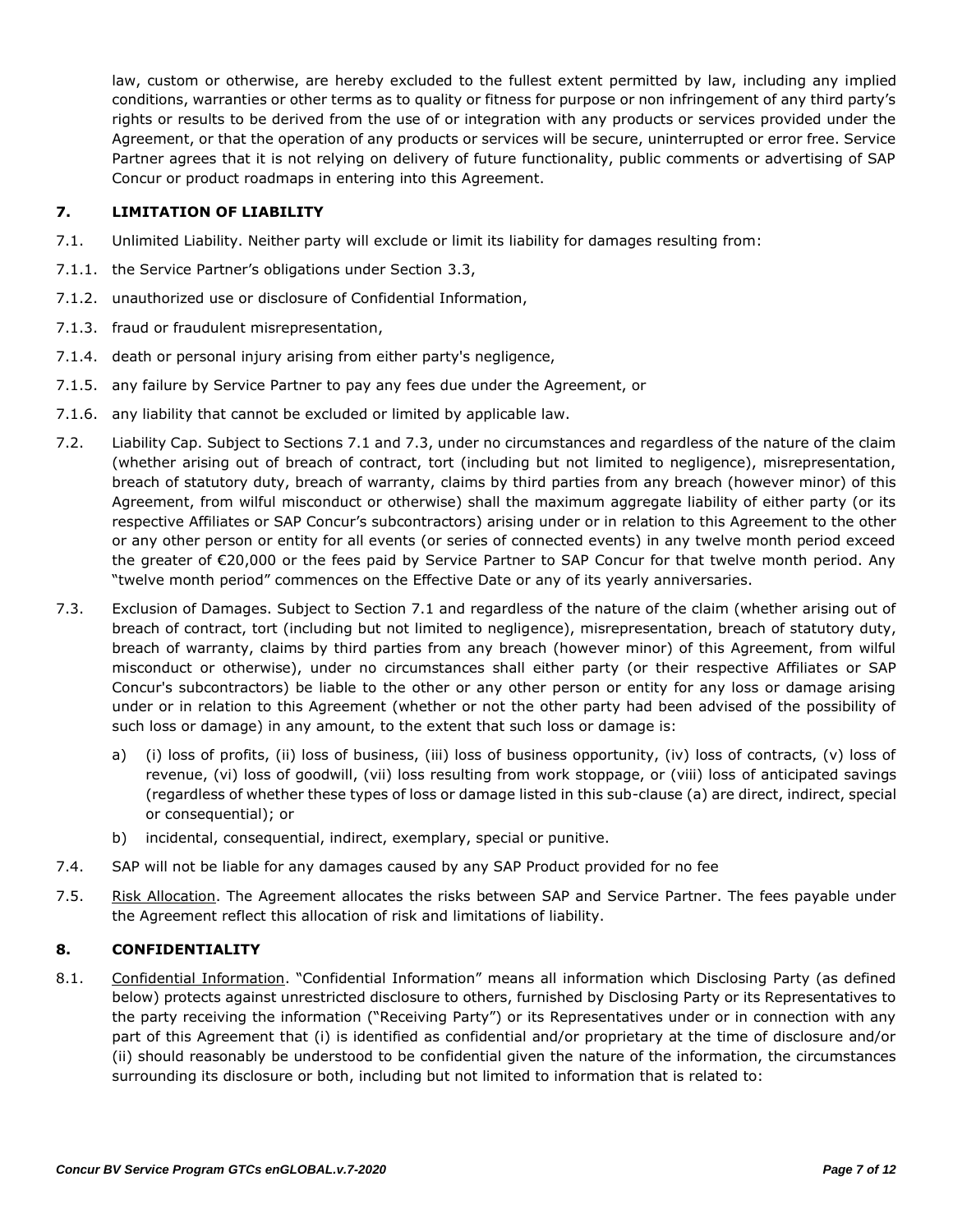- a) software, cloud services, maintenance services, other services and in each case other related documentation ("**Disclosing Party's Software**") including, without limitation, the following information regarding Disclosing Party's Software:
	- i. computer software (object and source codes), programming techniques and programming concepts, methods of processing, system designs embodied in Disclosing Party's Software;
	- ii. benchmark results, manuals, program listings, data structures, flow charts, logic diagrams, functional specifications, file formats relating to Disclosing Party's Software, and
	- iii. discoveries, inventions, concepts, designs, documentation, product specifications, application program interface specifications, techniques and processes relating to Disclosing Party's Software;
- b) the research and development or investigations of Disclosing Party;
- c) product offerings, content partners, product pricing, product availability, technical drawings, algorithms, processes, ideas, techniques, formulas, data, schematics, trade secrets, know-how, improvements, inventions (whether patentable or not), marketing plans, forecasts and strategies, the business plans or operations of Disclosing Party;
- d) the business of any customer or partner of Disclosing Party;
- e) Disclosing Party's properties, employees, finances, operations;
- f) with respect to SAP Concur, all SAP Concur Property; and
- g) any information about or concerning any third party (which information was provided to Disclosing Party subject to an applicable confidentiality obligation to the third party).

Notwithstanding anything to the contrary above, Customer Data will not be deemed Confidential Information hereunder but will be subject to and governed by the terms of the applicable subscription or services agreement between Receiving Party and such customer.

- 8.2. Confidential Treatment
	- a) Confidential Information must not be used or reproduced in any form except as required to accomplish the intent of this Agreement. Any reproduction of any Confidential Information of a party disclosing the information ("**Disclosing Party**") remains the property of Disclosing Party and must contain any and all confidential or proprietary notices or legends which appear on the original. Receiving Party must (i) take all Reasonable Steps (as defined below) to keep all Confidential Information strictly confidential; (ii) not disclose any Confidential Information to any person other than its Representatives; (iii) not use Confidential Information for any purpose other than in connection with the parties' performance under any part of this Agreement; and (iv) not disclose to any person (other than its Representatives) any information about the Agreement, or the terms or conditions or any other facts relating thereto, including, without limitation, the fact that Confidential Information has been made available to Receiving Party or its Representatives. "**Reasonable Steps**" means those steps Receiving Party takes to protect its own similar proprietary and confidential information, which must not be less than a reasonable standard of care.
	- b) The above restrictions on the use and disclosure of the Confidential Information do not apply to any Confidential Information that: (i) is independently developed by Receiving Party without reference to or use of Disclosing Party's Confidential Information, or is lawfully received free of restriction from a third party having the right to furnish such Confidential Information; (ii) has become generally available to the public without breach of this Agreement by Receiving Party; (iii) at the time of disclosure was known to Receiving Party free of restriction; or (iv) Disclosing Party agrees in writing is free of such restrictions.
	- c) In the event that Receiving Party or any of its Representatives are requested pursuant to, or required by, applicable law, regulation, court order, regulatory agency or other legal process to disclose any Confidential Information or any other information concerning Disclosing Party, this Agreement, or the parties' performance hereunder, Receiving Party must provide Disclosing Party with prompt notice of such request or requirement in order to enable Disclosing Party (i) to seek an appropriate protective order or other remedy; (ii) to consult with Receiving Party with respect to Disclosing Party's taking steps to resist or narrow the scope of such request or legal process; or (iii) to waive compliance, in whole or in part, with the terms of this Agreement. In the event that such protective order or other remedy is not obtained in a timely manner, or Disclosing Party waives compliance, in whole or in part, with the terms of this Agreement,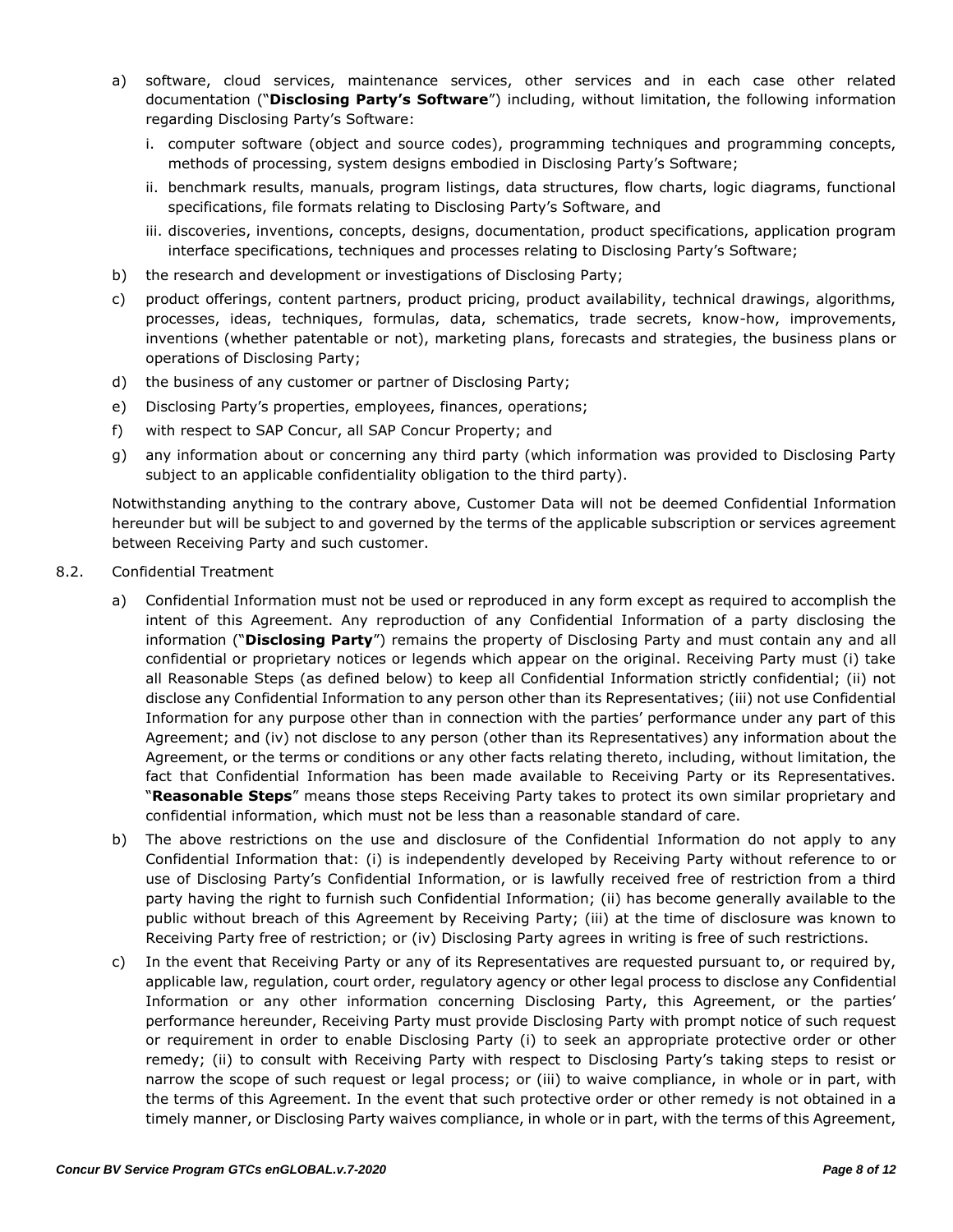Receiving Party or its Representative will use commercially reasonable efforts to disclose only that portion of the Confidential Information which is legally required to be disclosed and to require that all Confidential Information that is so disclosed will be accorded confidential treatment.

- d) Remedies. The parties recognize and agree that money damages are an inadequate remedy for breach of this Section 8.2 and further recognize that any such breach would result in irreparable harm to Disclosing Party. Therefore, in the event of any such breach, Disclosing Party may seek injunctive relief from a court of competent jurisdiction to enjoin such activity in addition to any other remedies available to it.
- e) Feedback. Service Partner may provide, or SAP Concur may solicit, input regarding the SAP Concur products or services, including, without limitation, comments or suggestions regarding the possible creation, modification, correction, improvement, or enhancement of the same (collectively "**Feedback**"). Service Partner acknowledges and agrees that any information disclosed by SAP Concur during discussions related to Feedback shall be considered SAP Concur Confidential Information and shall be protected from disclosure in accordance with the terms of the Agreement. SAP Concur has the right to use or disclose Feedback for any purpose, without restriction or remuneration of any kind in relation to Service Partner and/or Service Partner's Representatives.
- 8.3. Publicity. Neither Party will use the name of the other party in publicity, advertising, or similar activity, without the prior written consent of the other party. However, any member of the SAP Group may use Service Partner's name in customer and partner listings (including, without limitation, showing Service Partner's name, address, contact details, partner engagements, areas of expertise and/or offerings on SAP's websites or online marketplaces) or, at times mutually agreeable to the parties, as part of the SAP Group's marketing efforts (including, without limitation, reference calls and stories, press testimonials, site visits, SAPPHIRE participation). The SAP Group will make reasonable efforts to avoid having the reference activities unreasonably interfere with Service Partner's business. Service Partner agrees that SAP Concur may share information on Service Partner with any other member of the SAP Group for marketing and other business purposes and that Service Partner has secured permission from its employees to allow SAP Concur to share business contact information with any other member of the SAP Group.

### **9. TERMINATION**

- 9.1. Breach. Upon material breach or default under this Agreement by any party, if the other party gives written notice of such breach or default and the same is not cured within thirty (30) days after delivery of such notice, then, without limitation of any other remedy available hereunder, the non-breaching party may terminate any and all Service Partner Schedules affected by such breach by delivery of a written notice of termination at any time thereafter, and such termination shall be effective as of the date of such subsequent notice.
- 9.2. Insolvency. Either party may terminate any and all Service Partner Schedules immediately by notice in writing if the other party (i) enters into liquidation whether compulsorily or voluntarily (otherwise than for the purposes of a solvent amalgamation or reconstruction); or (ii) becomes insolvent; or (iii) ceases or threatens to cease to carry on business; or (iv) compounds or makes any voluntary arrangement with its creditors; or (v) becomes subject to an administration order; or (vi) is unable to pay its debts as they fall due; or (vii) has an encumbrancer take possession of, or a receiver or administrative receiver appointed over, all or any part of its assets; or (viii) takes or suffers any similar action due to debt, or if the equivalent of any of the events described in (i) to (viii) inclusive under the law of any jurisdiction occurs in relation to the other party.
- 9.3. Additional SAP Concur Termination Rights. SAP Concur may terminate any and all Service Partner Schedules upon written notice to Service Partner in the event that Service Partner violates Sections 3.3, 4.1 or 4.2 above. Service Partner shall promptly notify SAP Concur upon the occurrence of any transaction specified above.
- 9.4. Termination for Convenience. Except as otherwise provided in a Service Partner Schedule, SAP Concur shall have the right to terminate a Service Partner Schedule for any reason or no reason by providing written notice to Service Partner at least sixty (60) days prior to the effective date of such termination.
- 9.5. Termination by Service Partner in connection with a Change Notice. In addition to Service Partner's rights set forth in this Section 9, Service Partner may terminate a Service Partner Schedule subject to the terms and conditions of Section 11.9 below.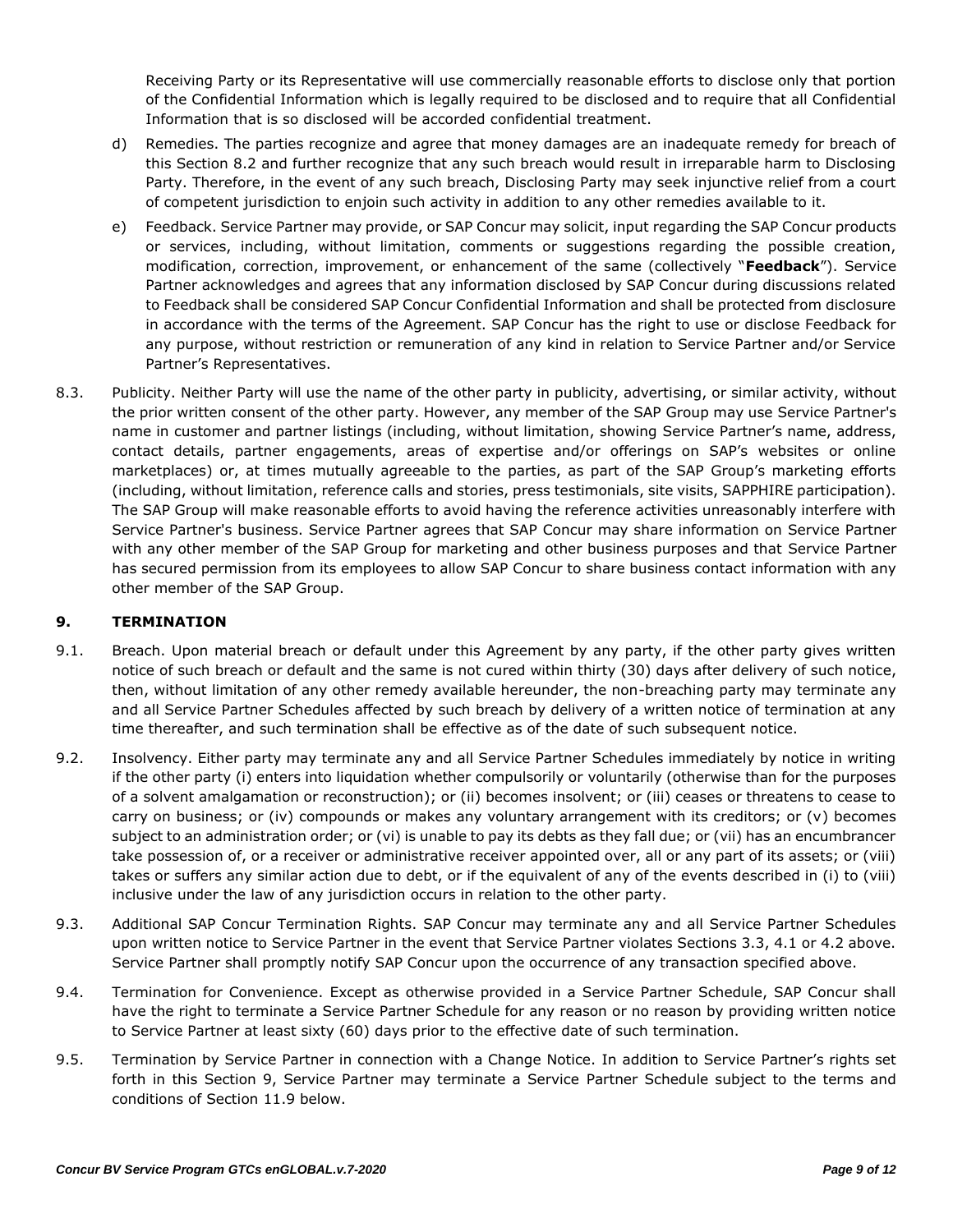9.6. Suspension. SAP Concur reserves the right, at any time, to suspend Service Partner's access and its Affiliates' access to SAP Concur systems and/or suspend any rights granted under this Agreement if SAP Concur, in its reasonable discretion, believes that Service Partner, directly or indirectly through an its Affiliate, is in material breach of any provision of this Agreement, engaged in unlawful or prohibited activity, and/or engaged in activity that has caused harm or may lead to harm to SAP Concur or any SAP Concur Affiliate, the SAP Concur Property, any SAP Concur customer, or any user of SAP Concur products or services. In no event will any such suspension give rise to any liability of SAP Concur to Service Partner or any of its Affiliates.

# **10. EFFECT OF TERMINATION**

- 10.1. General Effect of Termination. Any Service Partner Model-specific effects of termination are set out in each Service Partner Model, including, without limitation, in the applicable Program Policies. Unless otherwise set forth in a Service Partner Model, if a Service Partner Model is terminated, Service Partner's right to hold itself out as a partner of SAP Concur under or in connection with such Service Partner Model and Service Partner's permitted use of SAP Concur Program Logos for such Service Partner Model immediately ends.
- 10.2. Return of Confidential Information. Receiving Party shall, at Disclosing Party's election and request (but at Receiving Party's own expense) after the termination of this Agreement, either promptly return to Disclosing Party all copies of the Confidential Information in its possession or control or destroy the same (and an officer of Receiving Party shall promptly certify to Disclosing Party in writing that it has done so); provided, however, that Receiving Party shall be entitled to keep a copy of the Confidential Information to the extent that it is legally required to keep a copy for a longer period in which case such return or destruction shall occur at the end of such period.
- 10.3. Survival Terms. The provisions of Sections 1, 3.2, 3.3, 4.3, 4.4, 5.1 (with respect to outstanding fees payable), 5.4, 7, 8, this Section 10, and Section 11 below shall survive the termination of this Agreement for any reason.
- 10.4. Affiliates. Service Partner and its successors and assigns are, and will remain, jointly and severally liable for any breach of the terms of this Agreement by a Service Partner Affiliate. For purposes of this Agreement and with respect to its subject matter, acts and omissions of any Service Partner Affiliate shall be deemed to be the acts and omissions of Service Partner.

### **11. MISCELLANEOUS**

- 11.1. Retention of data. With regard to business transactions covered by any part of this Agreement, Service Partner must retain any records for a period of ten (10) years starting on the 1st of January of the year following the year during which the data were transmitted or otherwise transferred, or for the minimum period prescribed by applicable law, whichever is longer. Service Partner shall maintain accurate and transparent books, records and accounts in accordance with record retention policies sufficient to accurately account for transactions and to demonstrate compliance with applicable laws and regulations. Financial books, records, and statements shall be kept in reasonable detail, accuracy and fairly reflect the disposition of assets and transactions. The contents of the books and records and related supporting documentation should be sufficient such that a third party could assess the business purpose of the transaction, including (as applicable) the identification of any third parties involved. Service Partner must accurately document all transactions related to this Agreement and prevent side agreements contradicting the terms of the Agreement and the commitments made by Service Partner towards SAP Concur, whether oral or written. Where Service Partner becomes aware of any such side commitments, Service Partner must promptly notify SAP Concur of such commitments in writing.
- 11.2. Relationship of Parties. Service Partner and SAP Concur are independent contractors and this Agreement will not establish any relationship of partnership, joint venture, employment, franchise, or agency between Service Partner and SAP Concur. Neither Service Partner nor SAP Concur will have the power to bind the other or incur obligations on the other party's behalf without the other party's prior written consent, except as otherwise expressly provided in this Agreement.
- 11.3. Rights of Third Parties. Except as specifically provided for in this Agreement, this Agreement does not give rise to any third party being a third party beneficiary of this Agreement or being entitled to any rights whatsoever, including, but not limited to, the right to enforce any term of this Agreement.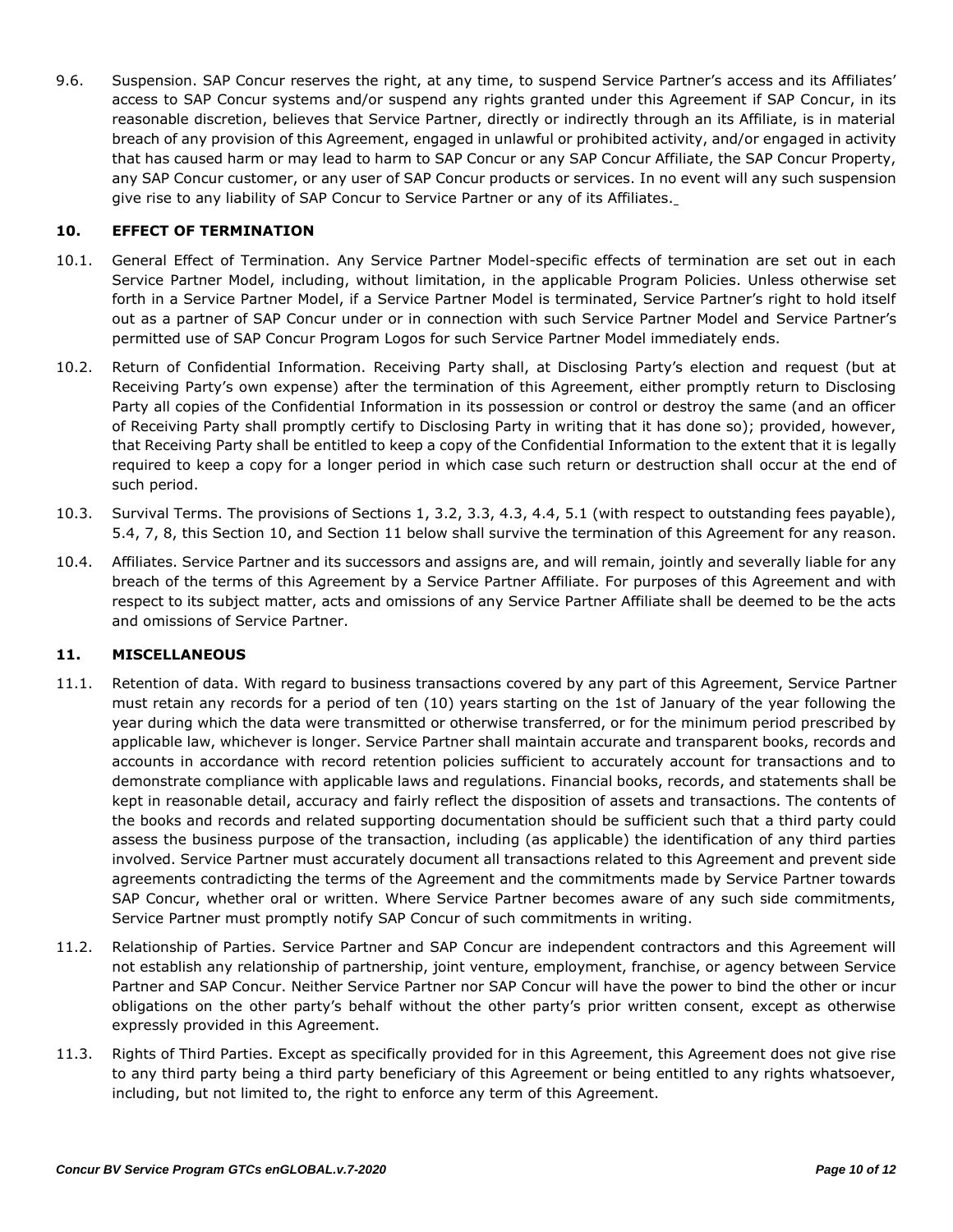- 11.4. Notices. All notices hereunder by either party shall be given by personal delivery (including reputable courier service), fees prepaid, or by sending such notice by registered or certified mail return receipt requested, postage prepaid, and addressed as set forth in the Master Service Partner Agreement. Such notices shall be deemed to have been given and delivered upon receipt or attempted delivery (if receipt is refused), as the case may be, and the date of receipt identified by the applicable postal service on any return receipt card shall be conclusive evidence of receipt. Notices also may be sent by facsimile transmission, which shall be deemed received when transmitted if: (a) the transmitting party is able to confirm that the facsimile was received; and (b) the party transmitting the notice by facsimile transmission also sends such notice the same day by any of the other notice methods described above. Any party, by written notice to the other as above described, may alter the address for receipt by it of written notices hereunder.
- 11.5. Assignment. Service Partner may not, without SAP Concur's prior written consent, assign, delegate, pledge, or otherwise transfer the Agreement, or any of its rights or obligations under the Agreement, or or SAP Confidential Information, to any party, whether voluntarily or by operation of law, including as a result of a Change in Control event or by way of a sale of assets, merger or consolidation. SAP may assign the Agreement to any of its Affiliates
- 11.6. Subcontracting. SAP Concur may subcontract part of its obligations under this Agreement to third parties. SAP Concur is responsible for breaches of the Agreement caused by its subcontractors.
- 11.7. Waiver and Severability. Failure to enforce any term or condition of this Agreement shall not be deemed a waiver of the right to later enforce such term or condition or any other term or condition of this Agreement. If any provision of this Agreement is found to be void or unenforceable, that provision will be enforced to the maximum extent possible, and the remaining provisions of this Agreement will remain in full force and effect.
- 11.8. Entire Agreement. This Agreement constitutes the complete and exclusive statement of the agreement between SAP and Service Partner in connection with the parties' business relationship related to the subject matter of the Agreement and supersedes all prior agreements, communications, arrangements, promises, assurances, warranties, representations, discussions, collateral contracts and understandings (the "Statements") between the parties (both oral and written) relating to that subject matter and no Statements of any kind, oral or written, shall be binding upon the parties unless incorporated in this Agreement. Each party agrees that in entering into this Agreement it has not relied on and shall have no remedy in respect of any Statements (whether negligently or innocently made) except those expressly set out in this Agreement. Each party agrees that it shall have no rights or remedies which, but for this section, might otherwise be available to it in respect of any such Statements whether made innocently or negligently or otherwise. Nothing in this Agreement shall limit or exclude the liabilities or the rights or remedies of either party that cannot be limited or excluded by law. This Agreement may be modified solely in writing signed by both parties, except as permitted otherwise under this Agreement. This Agreement will prevail over terms and conditions of any Service Partner-issued purchase order, which will have no force and effect, even if SAP accepts or does not otherwise reject the purchase order.
- 11.9. Priority of Agreements. The following descending order of precedence will apply, in the event of any conflict or inconsistency between parts of the Agreement: (a) Order Form; (b) the applicable Service Partner Schedule; (c) the applicable Service Partner Model; (d) the Master Service Partner Agreement; (e) these Service Partner Program GTCs; and (f) the applicable Program Policies.
- 11.10. Amendments. This Agreement shall not be deemed or construed to be modified, amended, or waived, in whole or in part, except as set forth herein (including, without limitation, as set forth in Section 11.11 below) or by a separate written agreement duly executed by the parties to this Agreement. No invoice, purchase order, document, or any handwritten or typewritten text which purports to alter or amend the printed text of this Agreement shall alter or amend any provision of this Agreement or otherwise control, except as set forth herein (including, without limitation, as set forth in Section 11.11 below) or unless Service Partner and SAP Concur both specify in writing that such terms or conditions shall control.
- 11.11. Programmatic Changes. SAP Concur reserves the right to implement programmatic changes (i.e., changes applicable across the Program or any or all Service Partner Models) by modifying, eliminating, expanding or supplementing any or all parts of this Agreement (in particular by replacing parts of it with an updated version), including, without limitation, these Service Partner Program GTCs, any Service Partner Model, the Program